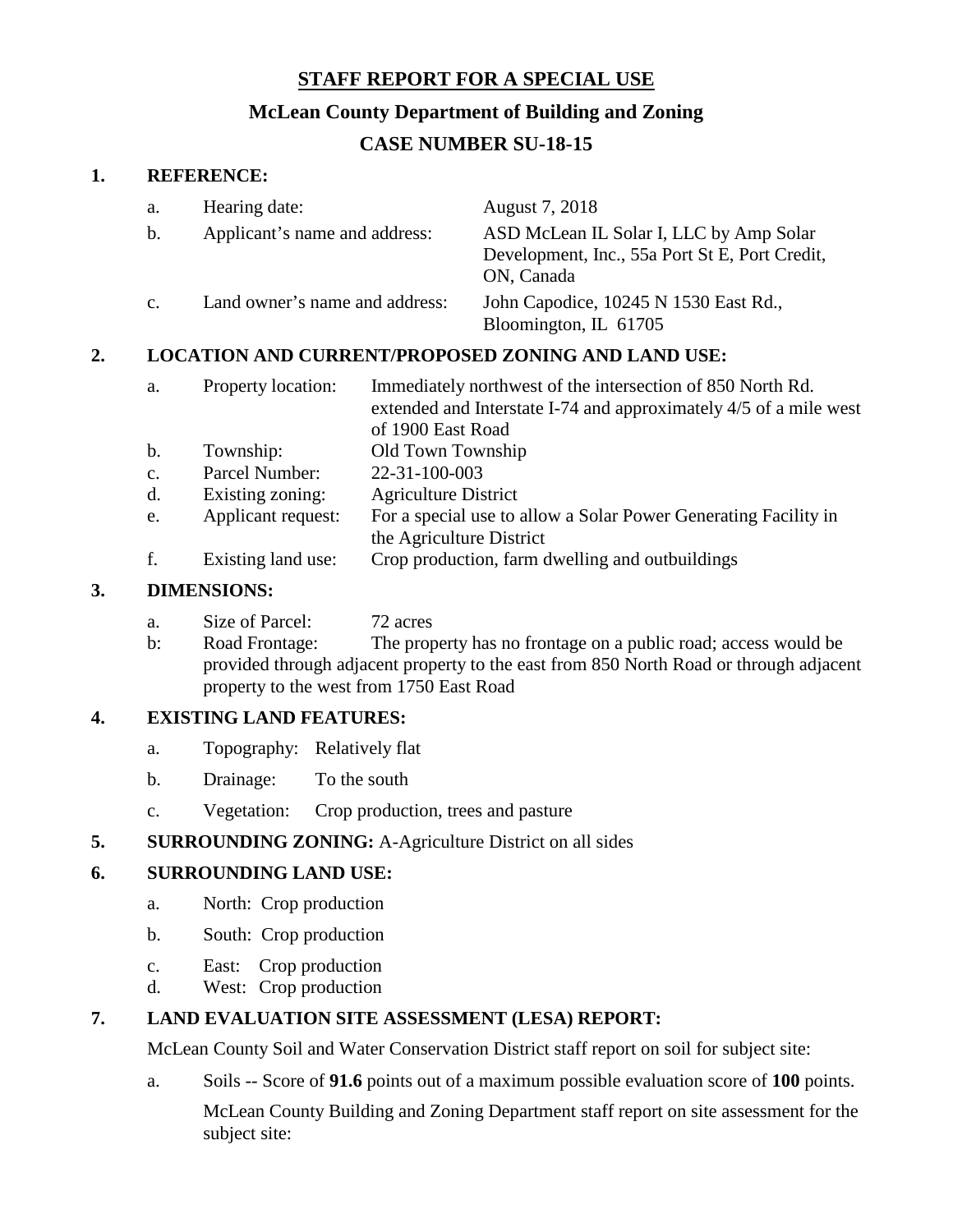- b. Site Assessment -- Score of **178** points out of a maximum possible evaluation score of **200** points.
- c. Total LESA review score is **269.6 points** out of a maximum of **300** points.

#### **EVALUATION RESULT:**

The LESA Report indicates that a total score of **230 points and above** means that the property is of **high** value for agricultural land protection.

- **8. STAFF ANALYSIS:** The analysis of the seven standards listed in Article VIII Section 350-56 of the McLean County Code (Standards for Special Use Permits) as they apply to this zoning request is as follows:
	- a. **The proposed special use will not be detrimental to or endanger the health, safety, morals, comfort, or welfare of the public**. This standard is met. The applicant proposes to establish (2) 2-megawatt solar projects on this property, which will meet all of the County setback requirements and use standards for a solar power generating facility.

The application indicates that this facility will contain rows of Photovoltaic (PV) cell panels mounted on posts set in the ground. These rows of panels are referred to as "solar arrays". Amp Solar Development will mount the solar arrays on a tracking system, which allows them to follow the sun throughout the day. The solar arrays will be designed with an anti-reflective coating. The applicant indicates the solar arrays will be a maximum 15 feet in height.

The applicant submitted an EcoCAT communication from the Illinois Department of Natural Resources which indicates that there is no record of State-listed threatened or endangered species, Illinois Natural Area Inventory sites, dedicated Illinois Nature Preserves or registered Land and Water Reserves in the vicinity of the project location, and that the consultation is terminated.

A decommissioning plan that includes an Agricultural Impact Mitigation Agreement with the Illinois Department of Agriculture and financial assurance acceptable to the County need to be provided.

The application indicates that the parent company will provide a contact person to be kept on file with the Department of Building and Zoning for issues/complaints upon completion of the facility.

There has been no communication submitted from the Illinois Historical Preservation Agency (IHPA).

- b. **The proposed special use will not be injurious to the use and enjoyment of other property in the immediate vicinity for purposes already permitted or substantially diminish property values in the immediate area.** This standard is met. The proposed solar farm is surrounded by land in crop production, which will continue to be desirable for such use. Ground cover that includes native species, encourages pollination, recommended by the McLean County Soil and Water Conservation District, will need to be installed.
- c. **The proposed special use will not impede the orderly development of the surrounding property for uses permitted in the district.** This standard is met.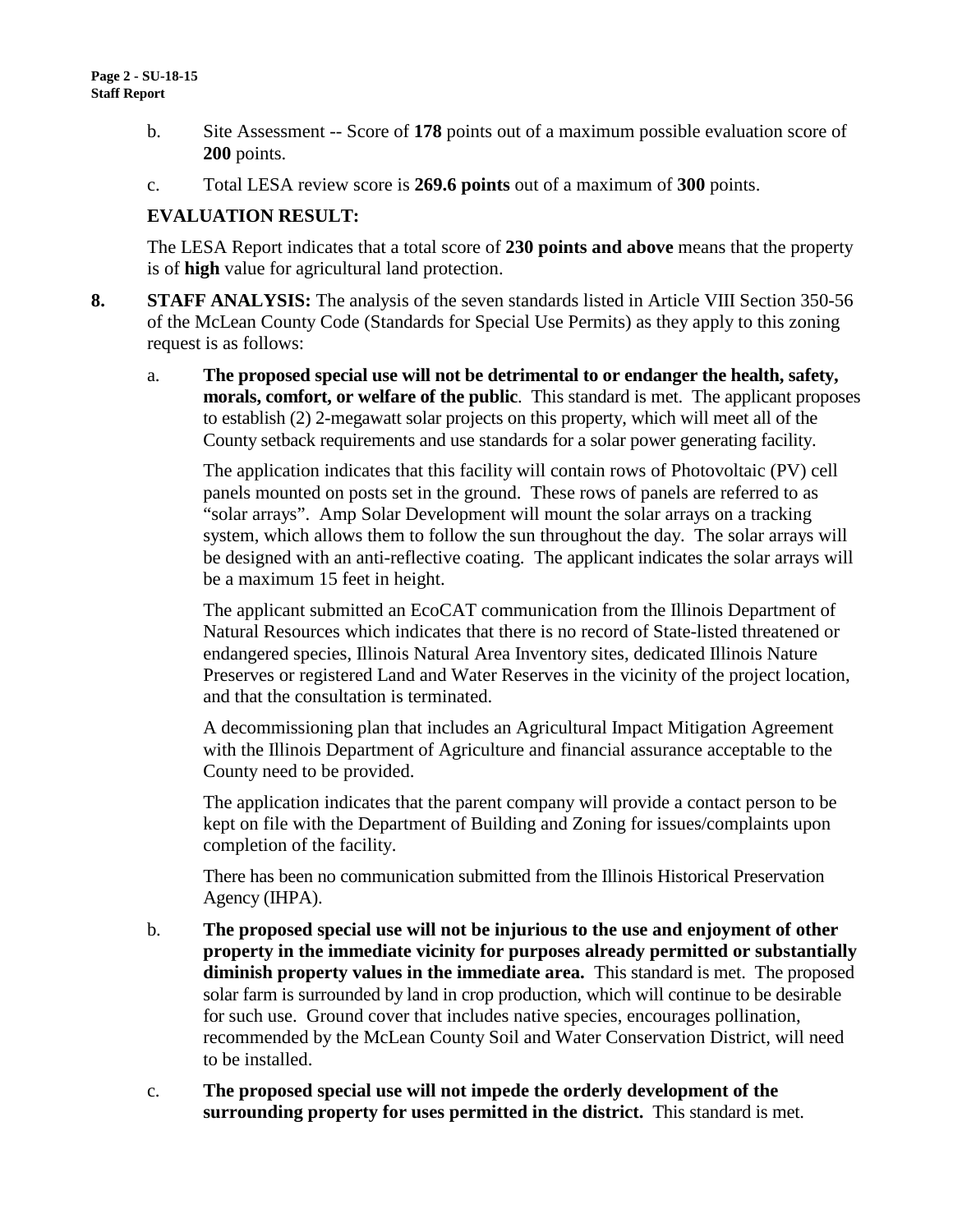Nearby property that is currently in crop production will continue to be desirable for such use.

- d. **Adequate utilities, access roads, drainage and/or other necessary facilities have been or will be provided.** This standard is met. The property has no frontage on a public road; access would be provided through adjacent property to the east from 850 North Road or through adjacent property to the west from 1750 East Road. The Downs Community Fire District will provide fire protection for the subject property. Predevelopment drainage patterns will be retained as much as possible. The applicant will provide certified plans for storm water detention/retention before a permit is issued for the proposed solar power generating facility. The applicant will need to have all field tile damaged in the construction process repaired by a competent contractor, with experience in such repair, during the life of the solar farm. The applicant will need to obtain a signoff from the County Health Department.
- e. **Adequate measures have been or will be taken to provide ingress and egress so designed as to minimize traffic congestion in the public streets.** This standard is met. It appears that safe site distance can be provided at either of the proposed entrances to the public roads. The applicant is in communication with the Village of Downs and the Old Town Township Road Commissioner to provide access to the property from 850 North Road and with the Bloomington Township Road Commissioner for access to 1750 East Road. The applicant will need to provide an entrance permit from the Village of Downs or the Bloomington Township Road Commissioner before issuance of a construction permit.
- f. **The establishment, maintenance and operation of the special use will be in conformance with the intent of the district in which the special use is proposed to be located.** This standard is met. The preamble states "Provide for the location and govern the establishment and operation of land uses which are compatible with agriculture and are such a nature that their location away from residential, commercial and industrial areas is most desirable".
- g. **The proposed special use, in all other respects, conforms to the applicable regulations of the district in which it is located.** This standard is met. According to the Zoning Ordinance, "The Land Evaluation and Site Assessment (LESA) System has been designed to provide a rational process for assisting local officials in making farmland conversion decisions through the local zoning process." Although this property has a high LESA score, the applicant indicates that native grasses will be grown and maintained on the site; and the prime soils will be preserved as long as the Solar Power Generating Facility is operational. After the subject property is returned to its original condition, as required by the Zoning Ordinance, the land can be returned to crop production. It was reported that up to 35% of corn grown in McLean County was used to make ethanol. Harvesting the wind and the sun to produce electricity in the Agriculture District with wind turbines and solar farms is similar, and another way for farmers to produce value from their land in addition to producing corn and soybean crops.
- **9. CONCLUDING OPINION:** Staff recommends that this application meets all of the standards set forth in Article VIII Section 350-56 (Standards for Special Use Permits), provided compliance with the following stipulations: